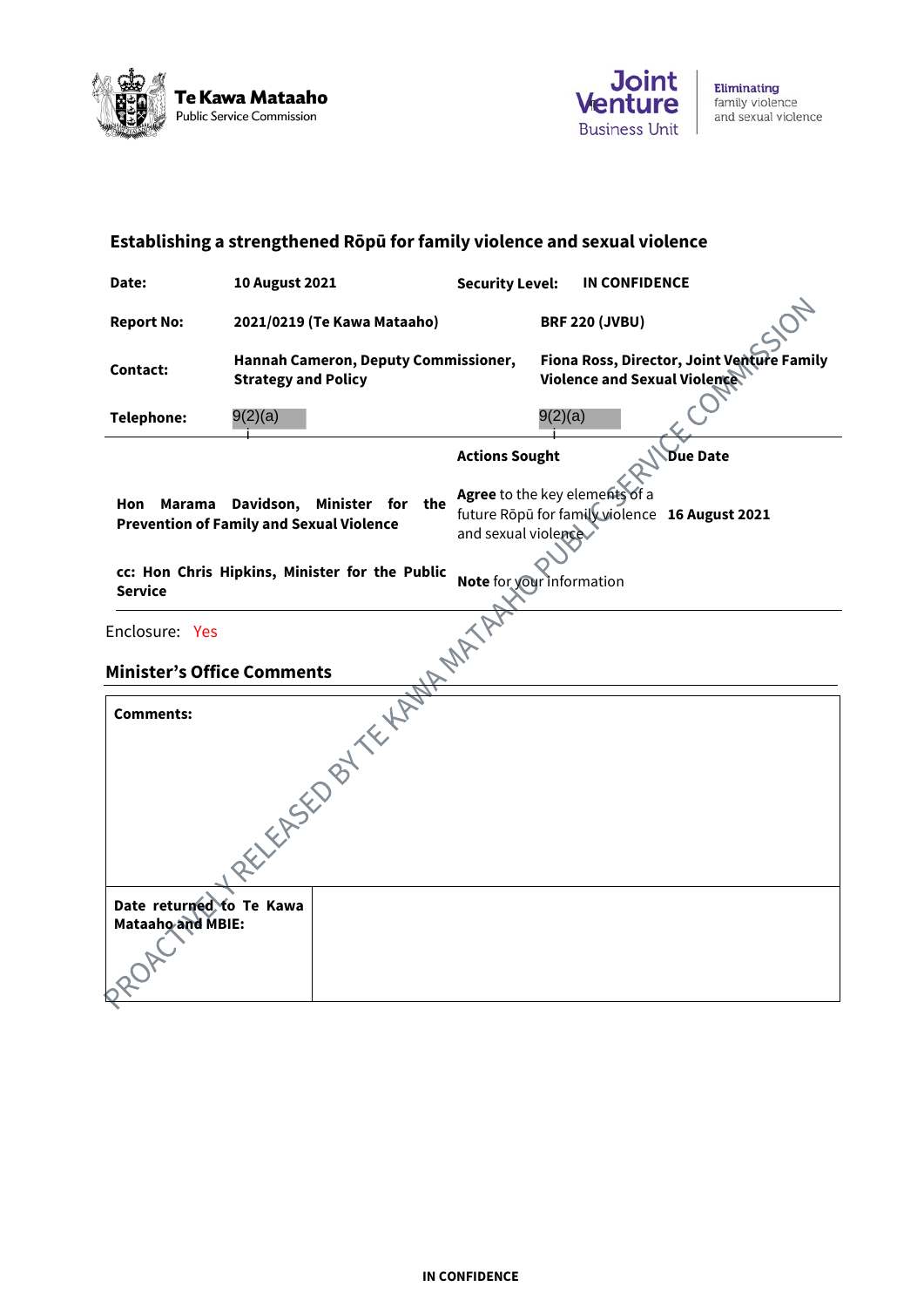#### **Recommended Action**

We recommend that you:

- a **note** that the arrangements for a future Rōpū for family violence and sexual violence will need to balance your own role as a Minister with the leadership role that is being sought by the sector
- b **agree** that the core role for a future Rōpū is to provide the Minister for the Prevention of Family Violence and Sexual Violence with independent advice on family violence and sexual violence

*Agree*

- c **indicate** any other specific areas you would want a future Rōpū to provide leadership on as part of its independent advice role
- d **agree** that you will seek Cabinet agreement to establish a future Rōpū as a Ministerial advisory group, indicating your intention to explore further options to strengthen its role and voice

*Agree*

e **agree** that to support a robust selection process, funding will be committed to support a sectorled 'Kaitiaki Rōpū' to identify nominations, but you will also seek nominations outside that process to ensure key groups such as survivors and disabled people can be represented

*Agree*

f **agree** that you will seek agreement from the Cabinet Appointment and Honours Committee to confirm appointments to the future Ropul

*Agree*

g **agree** that once the Joint Venture for Family Violence and Sexual Violence has been established as an interdepartmental executive board, you will seek the board's collective advice on appropriate support arrangements to enable the future Rōpū to carry out its role effectively

*Agree*

*Agree*

h **agree** to provide feedback to sector representatives on your preferences and decisions regarding a future Rōpū for their meeting on 16 August 2021

i **note** that we will prepare a draft Terms of Reference for the future Rōpū in line with your preferred approach and reflect this in the Cabinet paper being developed for this work.

Hon Marama Davidson **Minister for the Prevention of Family Violence and Sexual Violence**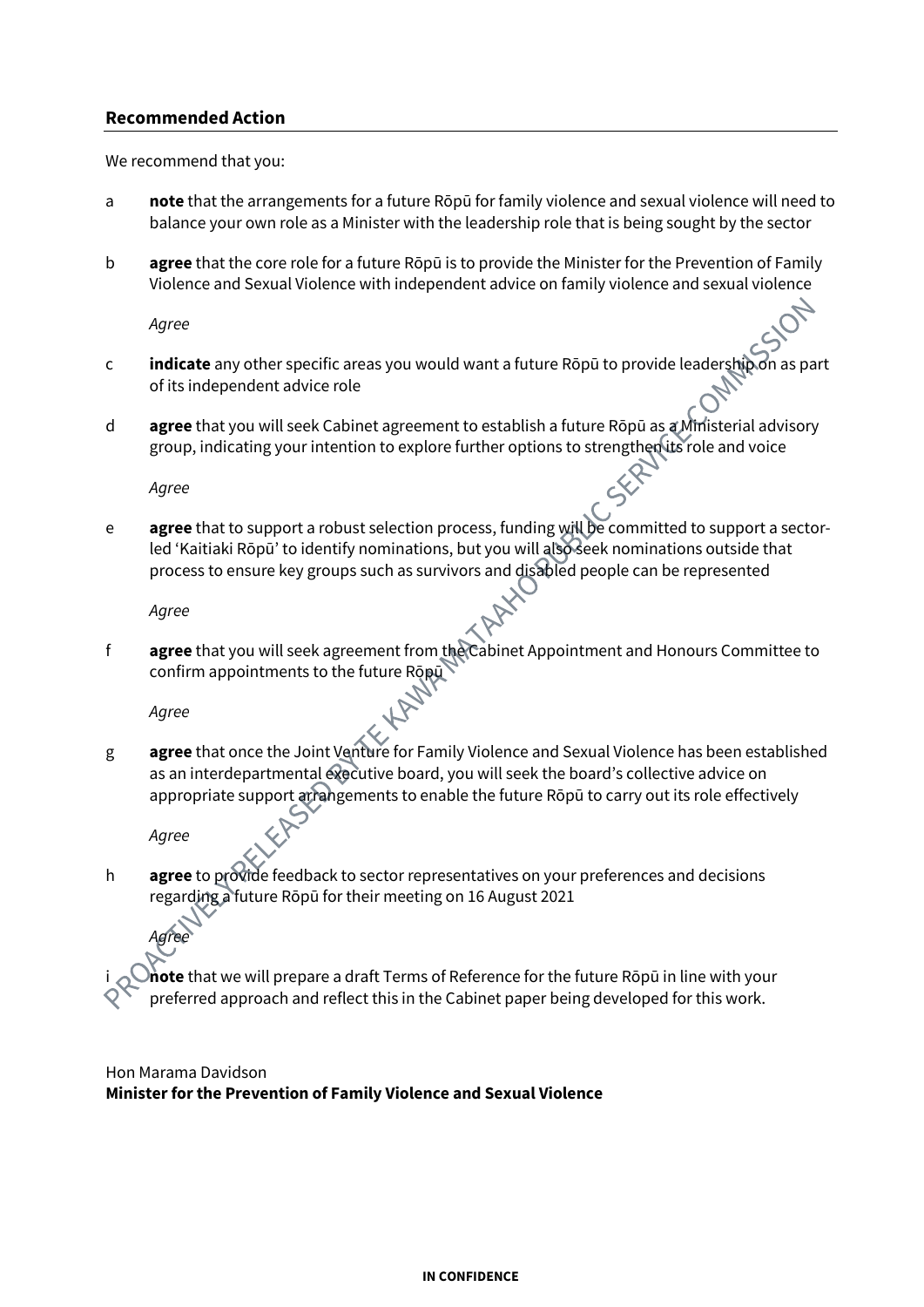## **Establishing a strengthened Rōpū for family violence and sexual violence**

#### **Purpose of Report**

1 This report gives you advice on how the mana and voice of Māori can be upheld in a future Rōpū for family violence and sexual violence.

### **You are considering options to strengthen Māori voice and leadership in government's efforts to reduce family violence and sexual violence**

- 2 In November 2018 Cabinet agreed to new arrangements to collectively lead government work to reduce family violence and sexual violence in Aotearoa. This included establishing a joint venture of key agencies and an interim Te Rōpū to support government to work in partnership with Māori and the sector. [SWC-18- MIN-0037]
- 3 While these arrangements set the foundations for a constructive relationship between government and Māori, they also faced challenges. An independent review by the Auditor-General found that the joint venture and the interim Te Rōpū held different expectations about their respective roles and responsibilities, and this led to a break-down in the relationship. The Auditor-General has recommended 're-setting' the joint venture's relationship with Māori to support this kaupapa. 1
- 4 You are now considering options to strengthen government's arrangements in this area. This includes formalising the Joint Venture for Family Violence and Sexual Violence as an interdepartmental executive board, and setting up a future Rōpū to strengthen the voice of Māori in this work. Government has already secured \$1.9 million in on-going funding, housed within Vote Justice, to provide support for a future Rōpū. We understand your ambition is for these arrangements to:
	- 4.1 provide for a **strengthened and independent voice for Māori** in the government response to family violence and sexual violence, coming from a place of experience and mātauranga Māori
	- 4.2 **uphold the mana of Māori** and provide opportunities for Māori to take leadership
	- 4.3 provide a platform for the Rōpū to have an **enduring relationship** with government over time.
- 5 Representatives of the family violence and sexual violence sector have recently sent you their proposed Terms of Reference for an enduring Rōpū to support this kaupapa.

## **There are key considerations that should inform your decisions on these arrangements**

- 6 Getting these arrangements right means balancing your role as a Minister with the leadership role that is being sought by sector representatives. Sector representatives have indicated that they see a future Rōpū working alongside the Minister for the Prevention of Family Violence and Sexual Violence to "ensure cogovernance of the implementation of the National Strategy to eliminate family violence and sexual violence".
- 7 We recommend considering this in relation to Te Tiriti o Waitangi. Te Tiriti provides the Crown with the right to govern Aotearoa (**kāwanatanga**). As part of its governing role, the Crown has responsibilities that it owes equally to all New Zealanders as citizens, including to Māori (**ōritetanga**). Te Tiriti also recognises

<sup>1</sup> See https://oag.parliament.nz/2021/joint-venture/docs/joint-venture.pdf.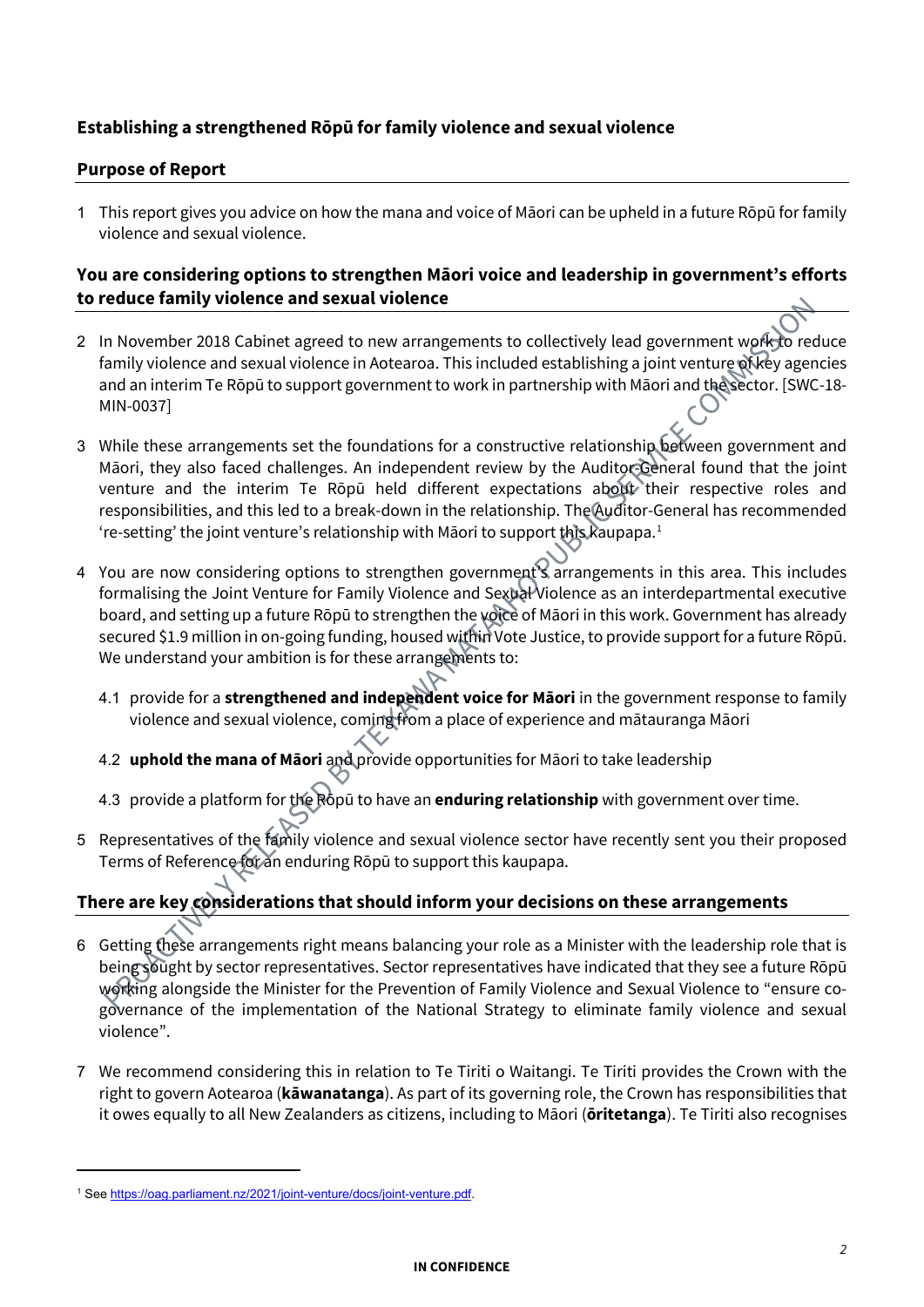the right of Māori to make decisions over resources and tāonga that they wish to retain (**rangatiratanga**).<sup>2</sup> This right is often understood to be held primarily by iwi and hapū.

- 8 We consider that government holds key ōritetanga responsibilities towards all New Zealanders in relation to family violence and sexual violence. <sup>3</sup> In order for government to be able to meet these responsibilities and to maintain accountability for public resources, we consider there are key decisions or matters that will ultimately need to sit with you or Cabinet (for example decisions on national strategy and funding). This means a 'co-governance'-type arrangement may not be appropriate or possible for this work. However, there are ways for you to share some of your power in practice and retain opportunities for the future Rōpū to take leadership.
- 9 It is also important to be clear about who the future Rōpū is intended to represent. We understand that you do not see the Rōpū as reflecting a Tiriti partnership between the Crown and iwi/hapū, but rather as a mana-to-mana relationship between the Crown and tāngata whenua who have relevant experience or expertise. This has implications for who should be in the Rōpū and what its role should be.

## **You need to make three key decisions on the arrangements for the future Rōpū**

- 10 In strengthening the arrangements for the future Rōpū, you need to make decisions on its key roles and responsibilities; the form and process for establishing the Rōpū; and the process for appointing members.
- 11 The following sections of this paper step you through each of these decisions.

#### *Roles and responsibilities*

- 12 We understand you want the primary relationship of the future Rōpū to be with you and to be focused on contributing mātauranga Māori and expertise to improve government's efforts to reduce family violence and sexual violence.
- 13 In line with this focus, we consider the core role of this group would be to **provide the Minister for the Prevention of Family Violence and Sexual Violence with independent advice.** We understand this aligns with the role that sector representatives have proposed for the Rōpū. Alongside this, you may want to outline specific areas where the Rōpū could take leadership, such as:
	- 13.1 providing an independent voice to you on the development and implementation of the Family Violence and Sexual Violence National Strategy and Action Plan
	- 13.2 providing a 'bridge' with the wider family violence sector and communities, using the networks that members already bring, to ensure a broader set of voices are heard in government decisions
	- providing a view on 'what works' for Māori and effective family violence and sexual violence interventions from a mātauranga Māori perspective
	- 13.4 identifying or commissioning research on family violence and sexual violence from a te ao Māori perspective, to provide input at a strategic and policy level.
- 14 Note that the broader you scope the role of the Rōpū, the greater the resourcing and support it may need to deliver that role.

<sup>&</sup>lt;sup>2</sup> See https://dpmc.govt.nz/publications/co-19-5-te-tiriti-o-waitangi-treaty-waitangi-guidance.<br><sup>3</sup> For example, these may include responsibilities to enable equitable access to family violence and sexual violence service appropriate and responsive, and to support equitable outcomes for all New Zealanders.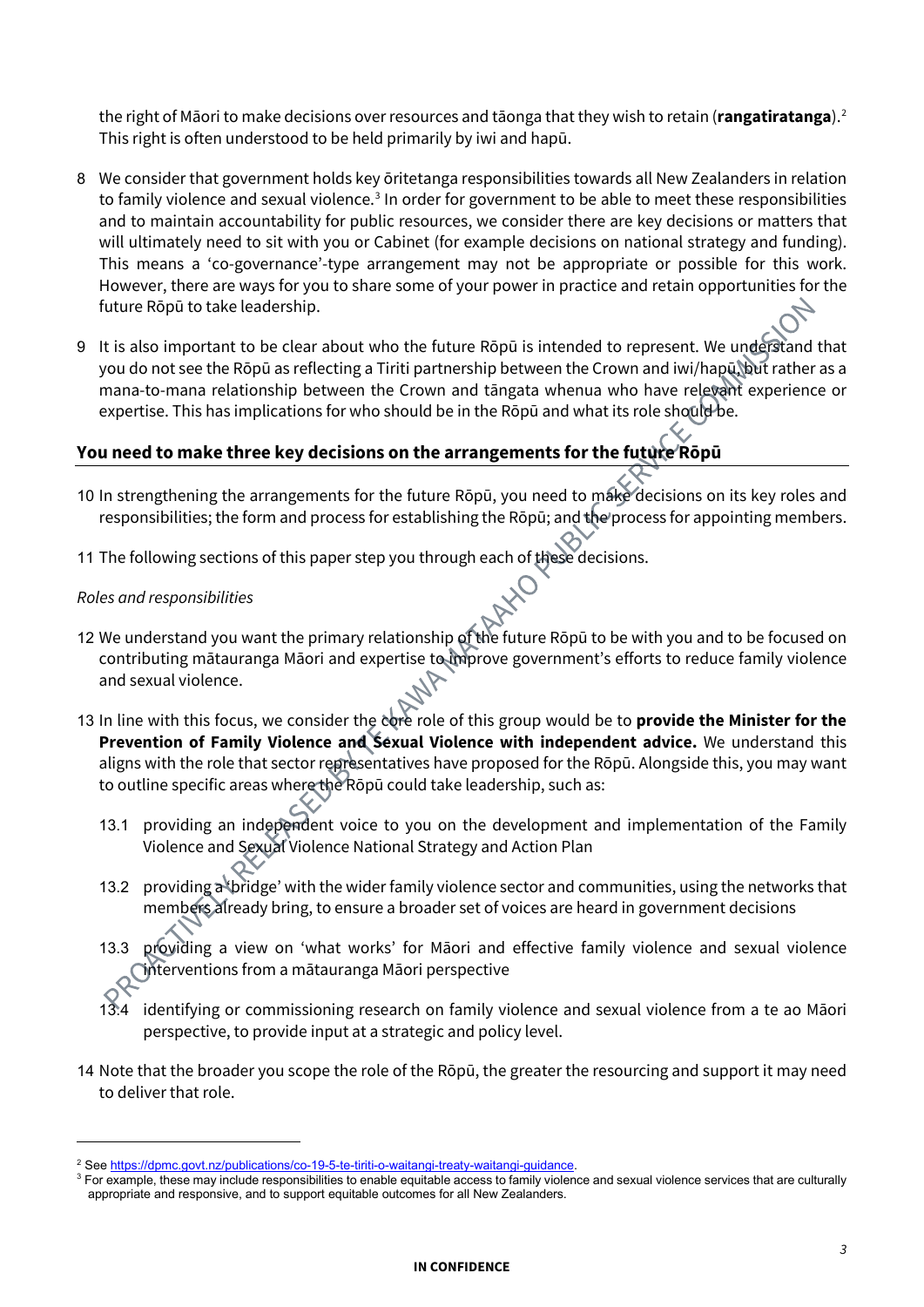#### *Form and establishment*

- 15 To deliver the above roles and responsibilities, we consider it would be most appropriate for the Rōpū to be established as a Ministerial advisory group. You have the authority to establish such a group alone as the Minister for the Prevention of Family Violence and Sexual Violence. However, seeking Cabinet's agreement to this would help to signal the mana of the Rōpū and to ensure other Ministers understand its role.
- 16 We understand you are interested in exploring possible statutory options to further strengthen the role of the Rōpū and support it to have an enduring relationship with Government. This could include establishing the Rōpū under a statutory mechanism, or creating statutory requirements relating to ite role or establishment. An example of such a statutory mechanism is in **Taumata Arowai—the Water Services Regulator Act 2020**, which provides for the establishment of a Māori Advisory Group to advise Taumata Arowai on Māori interests and knowledge relating to water services. It requires Taumata Arowai to have regard to the advice of the Māori Advisory Group and publicly report on how it has of has not acted on that advice.
- 17 While statutory options could help to strengthen the role and enduring nature of the Rōpū, a legislative vehicle would be needed to develop these. Legislation would need to be agreed to by Parliament and is likely to take significant time (18 to 24 months) to develop and be passed. Given your desire to move quickly to seek agreement to and commence implementation of the National Strategy and action plan, **we recommend that you seek a Cabinet mandate to establish the Rōpū and note your intention to explore other potential options to strengthen its role and form over time, including potential statutory options**. We see this as a pragmatic and balanced approach.
- 18 Even without a statutory basis for establishing the Rōpū, you could strengthen its role in a range of ways. For example, we recommend that you:
	- 18.1 make public commitments about how you will work with the Rōpū, eg by publicly notifying its establishment and appointment and/or committing to have full regard to its advice
	- 18.2 commit to take steps to provide greater transparency around your relationship with the Rōpū, eg by making its advice public where possible (subject to Official Information Act 1982 requirements).
- 19 The draft Terms of Reference for the Rōpū proposes that the future Rōpū should be established as a bespoke statutory entity. An example of such an entity is **Te Mātāwai**, which is established under Te Ture mō Te Reo Māori 2016 to lead the revitalisation of te reo Māori on behalf of tāngata whenua. Our initial view is that the statutory entity form is best suited to entities that are intended to have a governing or decision-making role, rather than an advisory role to a Minister. We can provide you with further advice on this if needed.

# *Appointment process*

- 20 The appointment process for a Ministerial advisory group needs to be transparent and robust to support public confidence. Because the Rōpū would be established to support you in your role as Minister, you are ultimately responsible for making appointments to the Rōpū. **We would also recommend seeking agreement to the appointments by the Cabinet Appointment and Honours Committee to ensure that**  other Ministers can have input. However, there is room for you to shape the process to provide for greater community ownership and leadership.
- 21 The nomination process for a Ministerial advisory group is generally run by a department on behalf of the Minister. As an alternative approach, sector representatives have proposed setting up a time-limited

#### **IN CONFIDENCE**